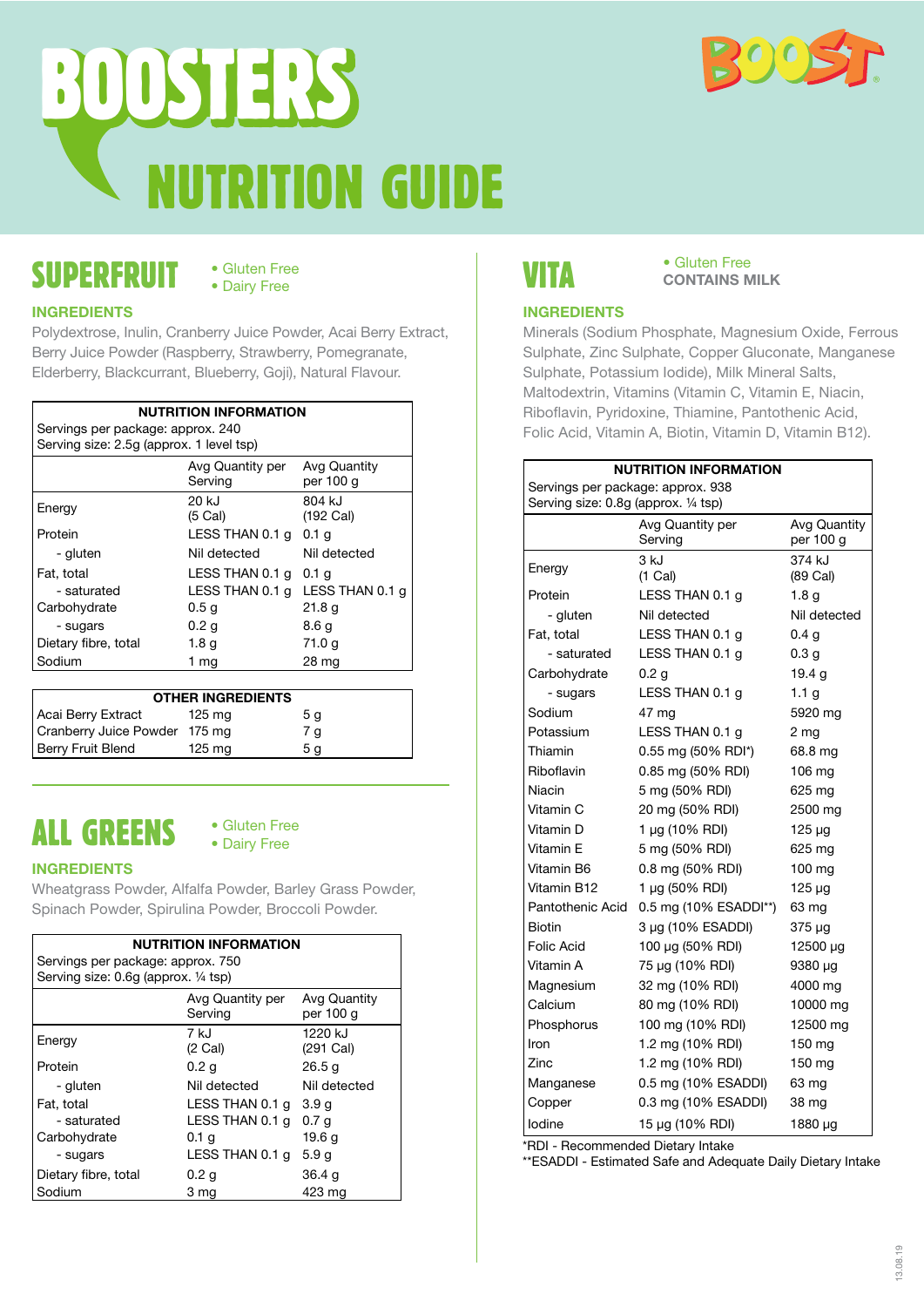#### CHIA SEEDS · Gluten Free INGREDIENTS Chia Seed (100%) • Gluten Free • Dairy Free

### **NUTRITION INFORMATION**

| Servings per package: 66 |  |
|--------------------------|--|
| Serving size: 15 g       |  |

|                      | Avg Quantity     | Avg Quantity      |
|----------------------|------------------|-------------------|
|                      | per Serving      | per 100 g         |
| Energy               | 281 kJ           | 1870 kJ           |
|                      | (67 Cal)         | (447 Cal)         |
| Protein              | 3.1a             | 20.4 <sub>q</sub> |
| - gluten             | Nil detected     | Nil detected      |
| Fat, total           | 5.3 <sub>g</sub> | 35.0 g            |
| - saturated          | 0.6 <sub>g</sub> | 4.0 <sub>q</sub>  |
| - polyunsaturated    | 3.9 <sub>q</sub> | 26.2 g            |
| - monounsaturated    | 0.5 <sub>q</sub> | 3.1 <sub>q</sub>  |
| Carbohydrate         | 0.7 <sub>g</sub> | 4.5 <sub>g</sub>  |
| - sugars             | LESS THAN 1 g    | LESS THAN 1 g     |
| Dietary fibre, total | 5.6 g            | 37.5q             |
| Sodium               | LESS THAN 1 mg   | 1 mg              |

# WHEY PROTEIN

### **INGREDIENTS**

**ALLERGENS**

**CONTAINS MILK,** 

Whey Protein Concentrate (79%), Milk Solids, Glycine, Flavour, Vegetable Gums (407, 412, 466), Salt, Mineral Salt (339), Sweetener (Steviol Glycosides), Emulsifier (322)

**MILK PRODUCTS AND SOY PRODUCTS. MAY CONTAIN TRACES**

**OF GLUTEN CEREALS.**

Made in Australia

| <b>NUTRITION INFORMATION</b> |                               |                           |
|------------------------------|-------------------------------|---------------------------|
| Servings per package: 33     |                               |                           |
| Serving size: 30 g           |                               |                           |
|                              | Avg Quantity<br>per Serving   | Avg Quantity<br>per 100 g |
| Energy                       | 492 kJ<br>$(118 \text{ Cal})$ | 1640 kJ<br>(392 Cal)      |
| Protein                      | 20.0 g                        | 66.8 g                    |
| Fat, total                   | 1.5g                          | 4.8 g                     |
| - saturated                  | 0.9 <sub>q</sub>              | 2.9q                      |
| Carbohydrate                 | 5.6 <sub>g</sub>              | 18.6 <sub>g</sub>         |
| - sugars                     | 4.9 <sub>g</sub>              | 16.5 <sub>g</sub>         |
| Dietary fibre, total         | 0.3 <sub>g</sub>              | 1.1 $g$                   |
| Sodium                       | 112 $mg$                      | 372 mg                    |
| Potassium                    | 141 mg                        | 471 mg                    |

## ENERGISER

### **INGREDIENTS**

Maltodextrin, Guarana Extract (Guarana Seed Extract, Maltodextrin), Ginseng Extract, Taurine, Vitamin (Vitamin E).

- Gluten Free
- Dairy Free

| <b>NUTRITION INFORMATION</b> |                                                                             |                           |  |
|------------------------------|-----------------------------------------------------------------------------|---------------------------|--|
|                              | Servings per package: approx. 1083<br>Serving size: 0.6 g (approx. 1/4 tsp) |                           |  |
|                              | Avg Quantity<br>per Serving                                                 | Avg Quantity<br>per 100 g |  |
| Energy                       | 8 kJ<br>$(2)$ Cal)                                                          | 1320 kJ<br>(316 Cal)      |  |
| Protein                      | LESS THAN 0.1 g                                                             | 0.1 a                     |  |
| - gluten                     | Nil detected                                                                | Nil detected              |  |
| Fat. total                   | LESS THAN 0.1 g                                                             | LESS THAN 0.1 g           |  |
| - saturated                  | LESS THAN 0.1 g                                                             | LESS THAN 0.1 g           |  |
| Carbohydrate                 | 0.5 <sub>q</sub>                                                            | 77.8 g                    |  |
| - sugars                     | LESS THAN 0.1 g                                                             | 1.0 g                     |  |
| Sodium                       | LESS THAN 0.1 mg                                                            | 8 mg                      |  |
| Vitamin E                    | 5 mg (50% RDI*)                                                             | 833 mg                    |  |

\*RDI - Recommended Dietary Intake

| <b>OTHER INGREDIENTS</b> |                 |          |
|--------------------------|-----------------|----------|
| Caffeine                 | 5 <sub>mg</sub> | 833 mg   |
| Taurine                  | 30 mg           | 5 a      |
| Ginseng (equivalent)     | 240 mg          | 40000 mg |

# IMMUNITY

### **INGREDIENTS**

Inulin, Polydextrose, Vitamin (Carotene), Green Tea Extract, Echinacea Extract, Ground Ginger, Acerola Juice Powder, Garlic Powder, Bacillus Coagulans

• Gluten Free

• Dairy Free

| NUTRITION INFORMATION                 |                                        |                                     |
|---------------------------------------|----------------------------------------|-------------------------------------|
| Servings per package: 1000            |                                        |                                     |
| Serving size: 0.6 g (approx. 1/4 tsp) |                                        |                                     |
|                                       | Avg Quantity<br>per Serving            | Avg Quantity<br>per 100 g           |
| Energy                                | $5$ k.l<br>$(1)$ Cal)                  | 895 k.l<br>$(214 \text{ Cal})$      |
| Protein                               | LESS THAN 0.1 g                        | 1.7 <sub>q</sub>                    |
| - gluten                              | Nil detected                           | Nil detected                        |
| Fat, total                            | LESS THAN 1 g                          | 1.7 <sub>g</sub>                    |
| - saturated                           | LESS THAN 0.1 g                        | 0.3 <sub>q</sub>                    |
| Carbohydrate                          | LESS THAN 1 g                          | 20.3 <sub>g</sub>                   |
| - sugars                              | LESS THAN 0.1 g                        | 7.5 g                               |
| Dietary Fibre                         | 0.4 <sub>q</sub>                       | 63.4 g                              |
| Sodium                                | Less than 5 mg                         | 19 <sub>mg</sub>                    |
| Vitamin A                             | 75 μg (10% RDI)                        | 12500 µg                            |
| Vitamin C                             | 4 mg (10% RDI)                         | 670 mg                              |
| *RDI - Recommended Dietary Intake     |                                        |                                     |
| <b>OTHER INGREDIENTS</b>              |                                        |                                     |
| OTHER<br><b>INGREDIENTS</b>           | Average Quantity per<br>Serving (0.6g) | <b>Average Quantity</b><br>per 100g |
| Garlic Powder                         | 1 <sub>mg</sub>                        | 0.17g                               |
| Ground Ginger                         | 5 <sub>mg</sub>                        | 0.83q                               |
| Acerola Cherry<br>Powder              | 29 <sub>mq</sub>                       | 4.8q                                |

\*cfu= Colony Forming Units

Echinacea 40mg 6.7g

Green Tea Extract 50mg 8.3g

600 000 cfu (min)

Bacillus coagulans 6 million cfu\* (max)

1 Billion cfu\* (max) 100 Million cfu (min)